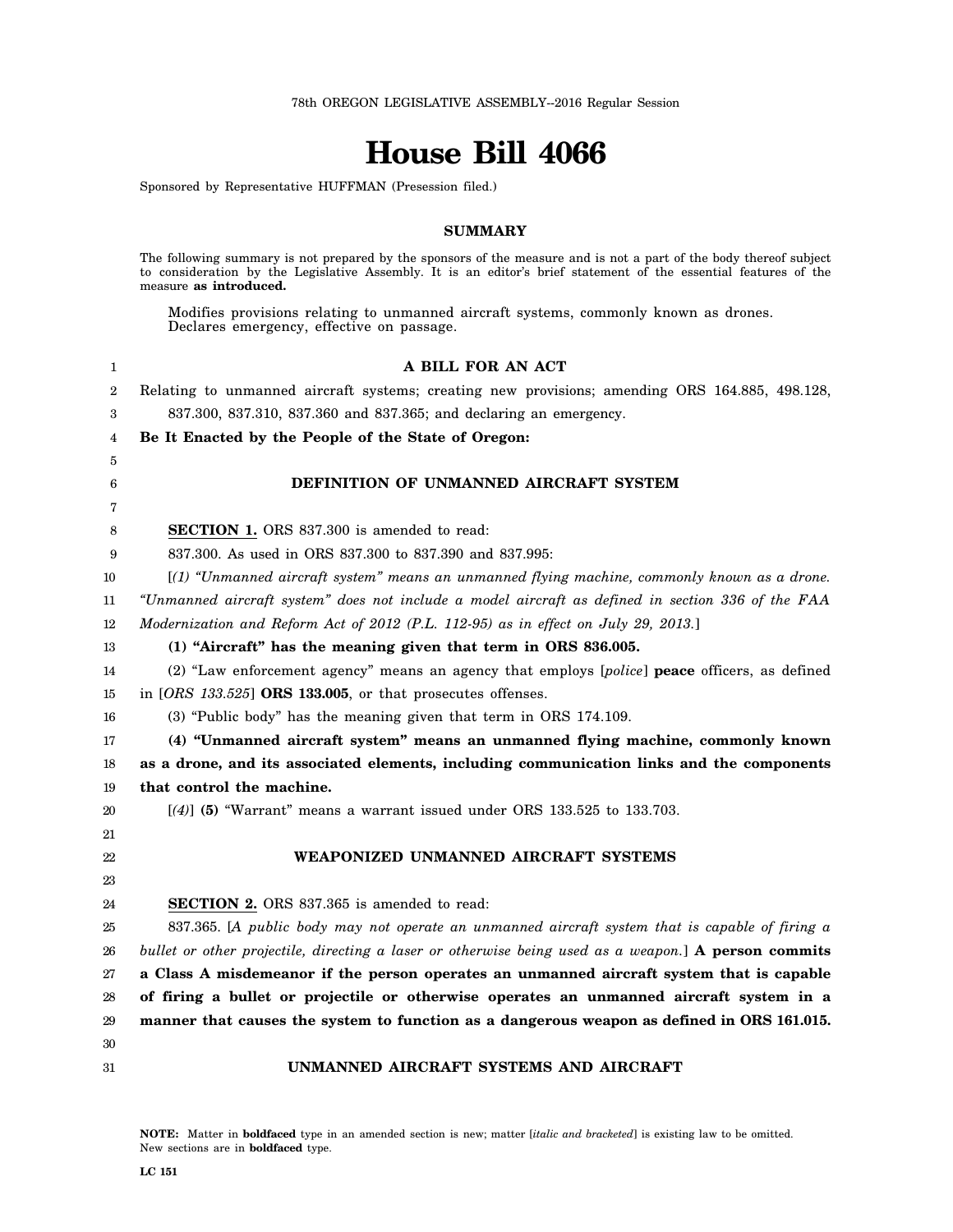## HB 4066

| 1                | SECTION 3. ORS 164.885 is amended to read:                                                           |
|------------------|------------------------------------------------------------------------------------------------------|
| 2                | 164.885. (1) A person commits the crime of endangering aircraft in the first degree if the person    |
| 3                | knowingly:                                                                                           |
| 4                | (a) Throws an object at, or drops an object upon, an aircraft;                                       |
| 5                | (b) Discharges a bow and arrow, gun, airgun or firearm at or toward an aircraft;                     |
| 6                | (c) Tampers with an aircraft or a part, system, machine or substance used to operate an aircraft     |
| 7                | in such a manner as to impair the safety, efficiency or operation of an aircraft without the consent |
| 8                | of the owner, operator or possessor of the aircraft; or                                              |
| $\boldsymbol{9}$ | (d) Places, sets, arms or causes to be discharged a spring gun, trap, explosive device or explosive  |
| 10               | material with the intent of damaging, destroying or discouraging the operation of an aircraft.       |
| 11               | $(2)(a)$ Except as provided in paragraph (b) of this subsection, a person commits the crime of en-   |
| 12               | dangering aircraft in the second degree if the person knowingly possesses a firearm or deadly        |
| 13               | weapon in a restricted access area of a commercial service airport that has at least 2 million pas-  |
| 14               | senger boardings per calendar year.                                                                  |
| 15               | (b) Paragraph (a) of this subsection does not apply to a person authorized under federal law or      |
| 16               | an airport security program to possess a firearm or deadly weapon in a restricted access area.       |
| 17               | $(3)(a)$ Endangering aircraft in the first degree is a Class C felony.                               |
| 18               | (b) Endangering aircraft in the second degree is a Class A misdemeanor.                              |
| 19               | $(4)$ As used in this section[,]:                                                                    |
| 20               | (a) "Aircraft" does not include an unmanned aircraft system as defined in ORS 837.300.               |
| 21               | (b) "Restricted access area" means an area of a commercial service airport that is:                  |
| 22               | $[(a)]$ (A) Designated as restricted in the airport security program approved by the federal         |
| 23               | Transportation Security Administration; and                                                          |
| 24               | [(b)] (B) Marked at points of entry with signs giving notice that access to the area is restricted.  |
| 25               | SECTION 4. Section 5 of this 2016 Act is added to and made a part of ORS 837.300 to                  |
| 26               | 837.390.                                                                                             |
| 27               | SECTION 5. Reckless interference with aircraft; penalty. A person commits a Class A                  |
| 28               | violation if the person possesses or controls an unmanned aircraft system and recklessly             |
| 29               | causes the unmanned aircraft system to:                                                              |
| 30               | (1) Direct a laser at an aircraft while the aircraft is in the air;                                  |
| 31               | (2) Crash into an aircraft while the aircraft is in the air; or                                      |
| 32               | (3) Prevent the takeoff or landing of an aircraft.                                                   |
| 33               | USE OF UNMANNED AIRCRAFT SYSTEMS BY PUBLIC BODIES                                                    |
| 34               |                                                                                                      |
| 35               | SECTION 6. Section 7 of this 2016 Act is added to and made a part of ORS 837.300 to                  |
| 36<br>37         | 837.390.                                                                                             |
| 38               | SECTION 7. Policies and procedures for use of data. (1) A public body that operates an               |
| 39               | unmanned aircraft system shall establish policies and procedures for the use, storage, ac-           |
| 40               | cessing, sharing and retention of data, including but not limited to video and audio re-             |
| 41               | cordings, resulting from the operation of the unmanned aircraft system.                              |
| 42               | (2) The public body shall post the following information on the public body's website or             |
| 43               | otherwise make the following information available to the public:                                    |
| 44               | (a) The policies and procedures established under this section.                                      |
|                  | (b) Instructions on how to locate information on unmanned aircraft system flights con-               |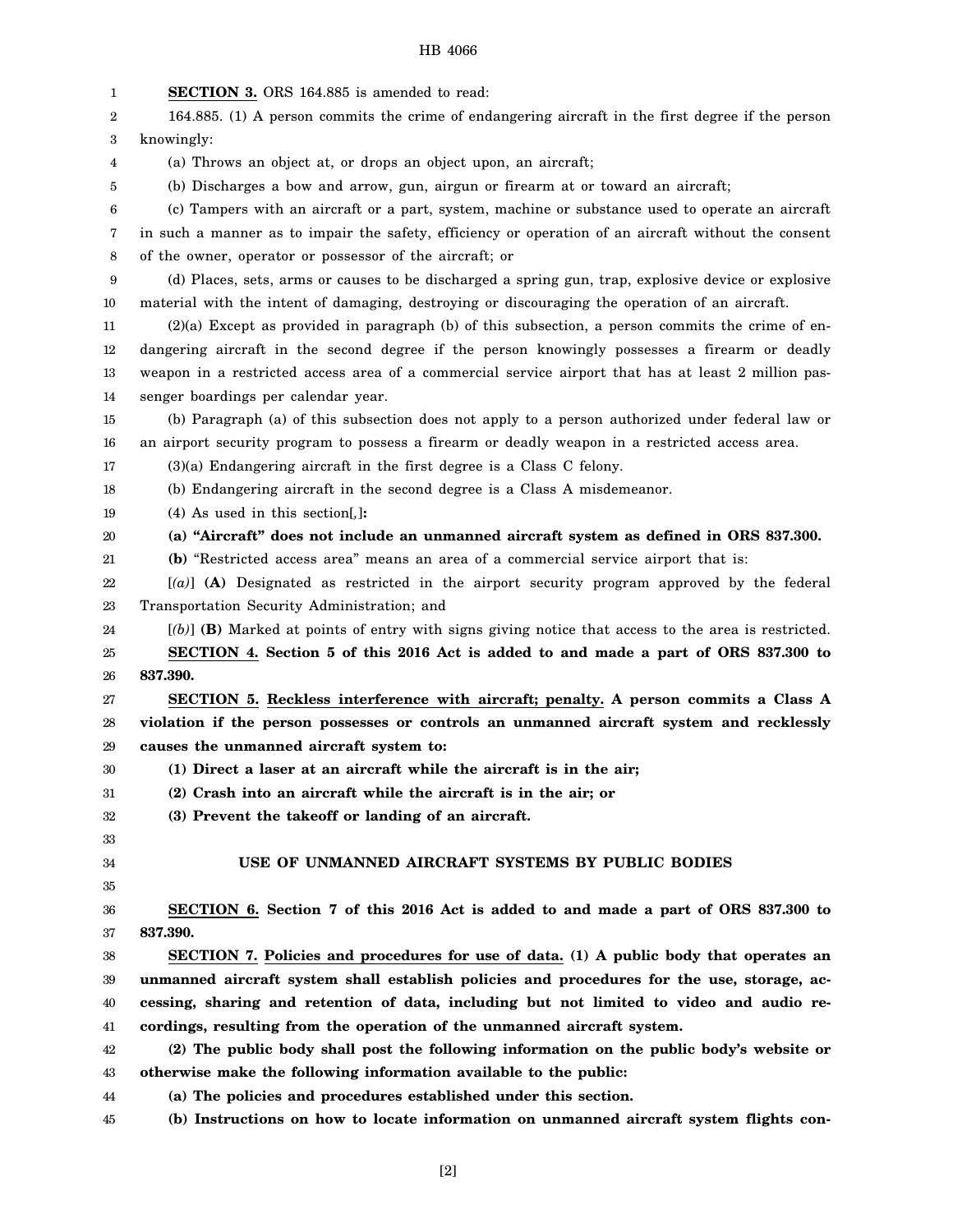#### HB 4066

1 2 3 4 5 6 7 8 9 10 11 12 13 14 15 16 17 18 19 20 21 22 23 24 25 26 27 28 29 30 31 32 33 34 35 36 37 38 39 40 41 42 43 44 45 **ducted by the public body, including the purpose of the flights and the nature of data collected. (c) The text of ORS 192.501. (3) The policies and procedures established under this section must include: (a) The length of time data will be retained by the public body. (b) Specifications for third party storage of data, including handling, security and access to the data by the third party. (c) A policy on disclosure of data through intergovernmental agreements. SECTION 8.** ORS 837.360 is amended to read: 837.360. (1) A public body may not operate an unmanned aircraft system in the airspace over this state without registering the unmanned aircraft system with the Oregon Department of Aviation. (2) The Oregon Department of Aviation may impose a civil penalty of up to \$10,000 against a public body that violates subsection (1) of this section. (3) Evidence obtained by a public body through the use of an unmanned aircraft system in violation of subsection (1) of this section is not admissible in any judicial or administrative proceeding and may not be used to establish reasonable suspicion or probable cause to believe that an offense has been committed. (4) The Oregon Department of Aviation shall establish a registry of unmanned aircraft systems operated by public bodies and may charge a fee sufficient to reimburse the department for the maintenance of the registry. (5) The Oregon Department of Aviation shall require the following information for registration of an unmanned aircraft system: (a) The name of the public body that owns or operates the unmanned aircraft system. (b) The name and contact information of the individuals who operate the unmanned aircraft system. (c) Identifying information for the unmanned aircraft system as required by the department by rule. (6) A public body that registers one or more unmanned aircraft systems under this section shall provide an annual report to the Oregon Department of Aviation that [*summarizes*]: (a) **Summarizes** the frequency of use of the unmanned aircraft systems by the public body during the preceding calendar year; [*and*] (b) **Summarizes** the purposes for which the unmanned aircraft systems have been used by the public body during the preceding calendar year[*.*]**; and (c) Indicates how the public can access the policies and procedures established under section 7 of this 2016 Act.** (7) The State Aviation Board may adopt all rules necessary for the registration of unmanned aircraft systems in Oregon that are consistent with federal laws and regulations. **SECTION 9.** ORS 837.310 is amended to read: 837.310. (1) Except as otherwise provided in ORS 837.310 to 837.345, a law enforcement agency may not operate an unmanned aircraft system, acquire information through the operation of an unmanned aircraft system or disclose information acquired through the operation of an unmanned aircraft system. (2) Any image or other information that is acquired **without a warrant** through the use of an unmanned aircraft system by a law enforcement agency [*in violation of ORS 837.310 to 837.345*] **or**